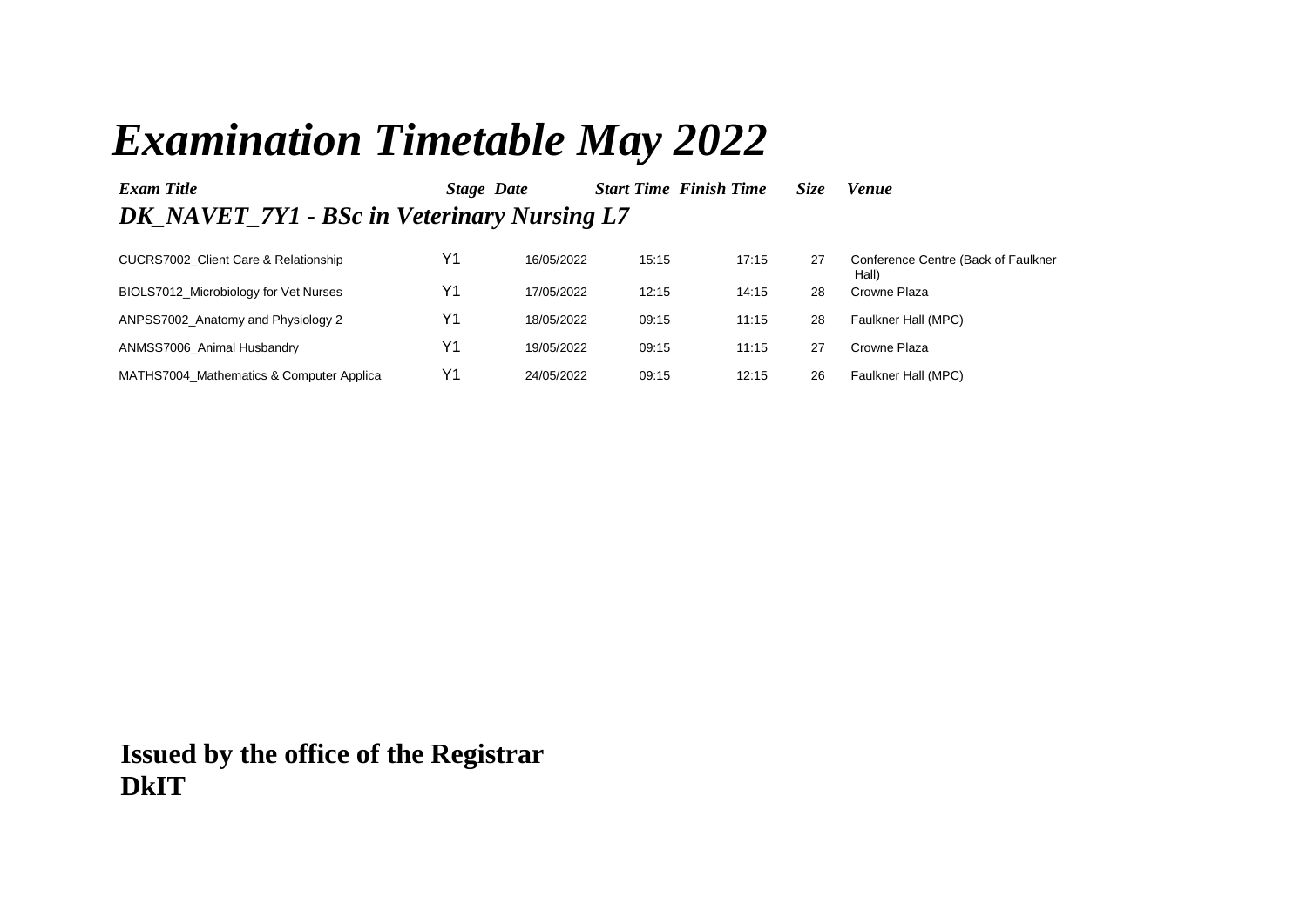## *Examination Timetable May 2022*

| Exam Title                                  | Stage Date |            | <b>Start Time Finish Time</b> |       | <i>Size</i> | <b>Venue</b>        |  |
|---------------------------------------------|------------|------------|-------------------------------|-------|-------------|---------------------|--|
| DK NAVET 7Y2 - BSc in Veterinary Nursing L7 |            |            |                               |       |             |                     |  |
| NURSS7003_Large Animal Medical Nursing      | Υ2         | 17/05/2022 | 12:15                         | 14:15 | 29          | Faulkner Hall (MPC) |  |
| ANMSS7005 Animal Welfare & Husbandry        | Y2         | 18/05/2022 | 09:15                         | 11:15 | 29          | Faulkner Hall (MPC) |  |

| PHARS7005_Pharmacology | V2. | 19/05/2022 | 15:15 |  | 17:15 29 Crowne Plaza |
|------------------------|-----|------------|-------|--|-----------------------|
|                        |     |            |       |  |                       |

**Issued by the office of the Registrar DkIT**